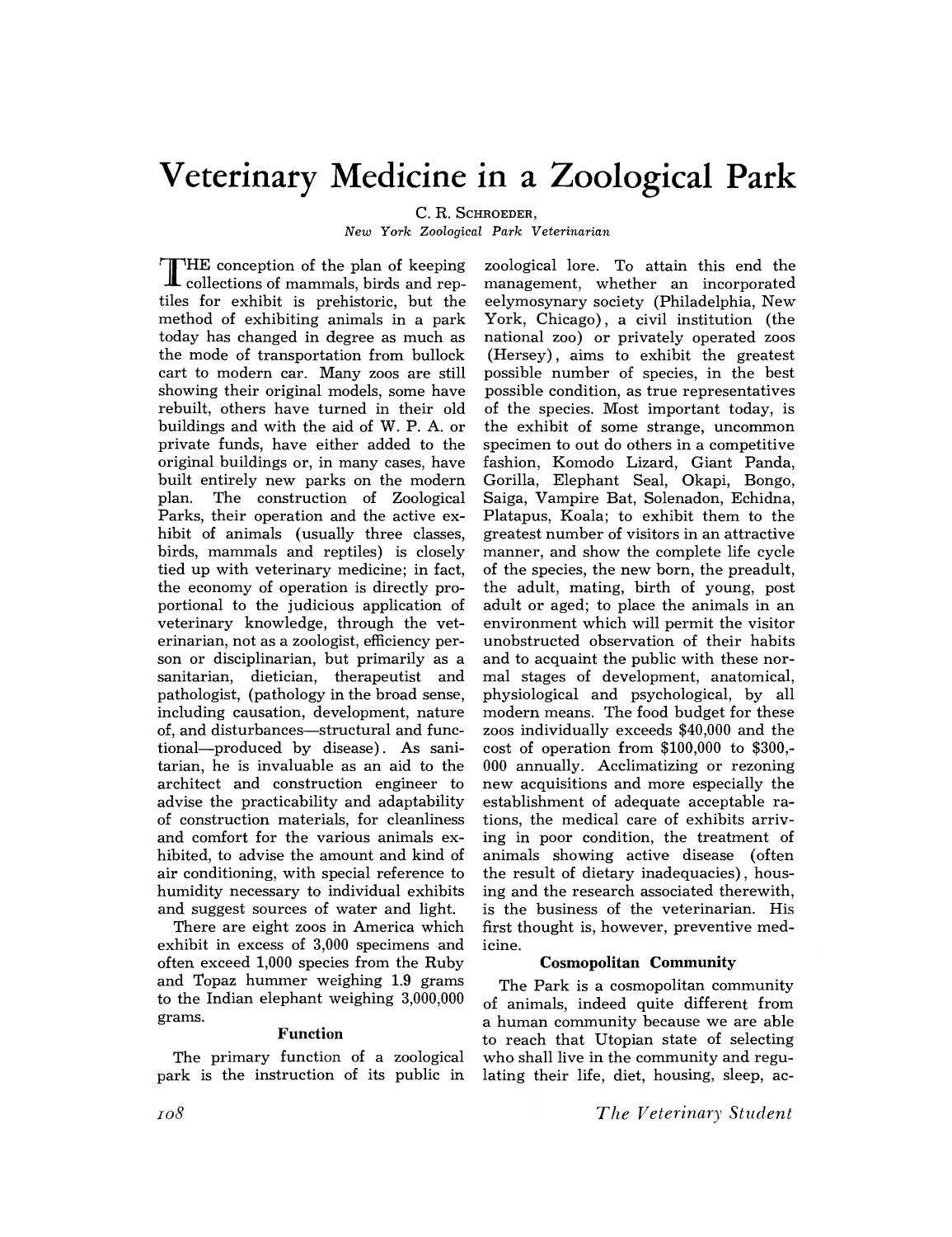tivity and contacts, including the practice of euthanasia (a modern zoological purge). If we select our original specimens with care and understand their dietary and housing requirements, we may well expect to have them exceed the normal life span experienced in their native habitat. Unfortunately we know too little about many rare specimens, or we are economically unable to supply the housing we believe they require and often lose them after too brief an exhibit period. Directors of Zoological Parks know the experience of others with certain rare animals and prefer to exhibit them immediately, if only for a short period without the usual quarantine and adjustment so that their society can go on record as having exhibited such rare specimens.

#### **Source of Animals**

Most animals are purchased outright from dealers who make a business of collecting birds, reptiles and mammals through agents in foreign and out-of-theway ports all over the world. Recently the director of a large eastern zoo told of his experience in the far East, while on an expedition sponsored by a national



Tropical mycosis is common in the primate. This young orang-utan is having the site of the healed lesion massaged to bring about normal skin texture.

organization to collect animals. He had travelled inland in Sumatra after receiving special Governmental dispensation (Dutch) through his position, contacts and papers, accompanied by the usual retinue of native soldiers (to see that he did not exceed his permission, rather than protect him from extraneous dangers). After much difficult travel, he arrived at a point where he was to pick up rare birds and reptiles and, to his astonishment, found a New York dealer on the spot, who greeted him cordially and showed him the many interesting specimens he might buy from this dealer in his New York depot on his return.

#### **Private Expeditions**

Some animals are obtained during the course of private expeditions, and occasionally zoological societies institute their own expedition for collection; and a small number, birds in particular, are received as donations from local people who are giving up a pet. **In** any event, originally, most specimens are actually caught by native hunters, who sell or trade to the collector. This is true of both private and commercial collection.

Prices are relative and depend on what the buyer is willing to pay. There is as much difference between animals of the same species as between horses. Physical conformation, condition, age, type and livability must be considered. Often there is a  $1,000\%$  variation in cost because of these factors. The following list of prices is typical:

#### *PTices*

| (as high as $$1,400$ )                    |  |  |
|-------------------------------------------|--|--|
|                                           |  |  |
| (or cost of transport from National Park) |  |  |
|                                           |  |  |
|                                           |  |  |
|                                           |  |  |
| African Elephant  2,000 up                |  |  |
| Abyssinian Wild Ass  5,000                |  |  |
| (as high as)                              |  |  |

*Spring-I939*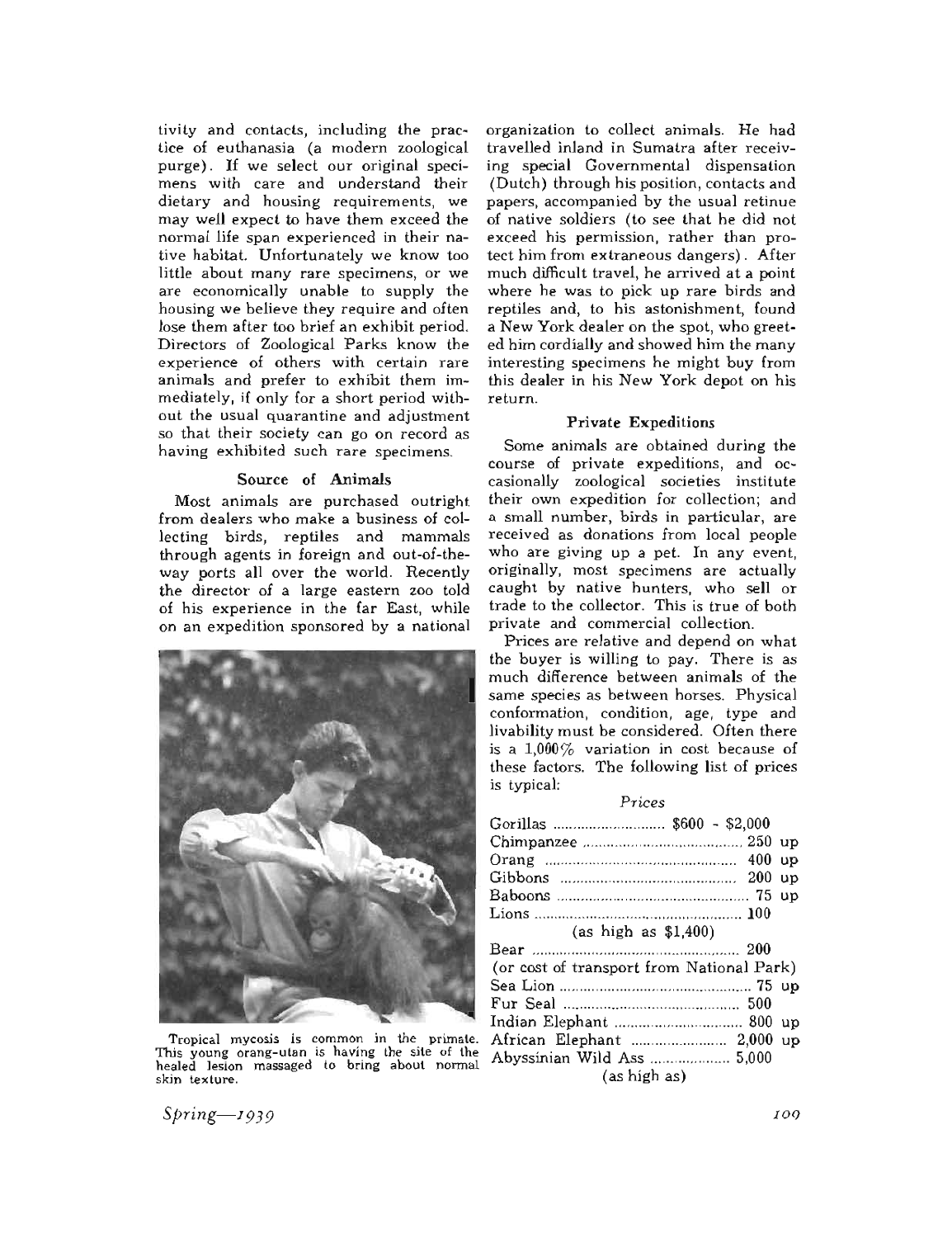

Aged elephants kept on concrete floors have pedal disturbances. A solution of copper sulphate in a wooden tub is ideal for controlling infection.

| Pigmy Hippopotamus (pair)  12,000 |  |
|-----------------------------------|--|
| (as high as)                      |  |
|                                   |  |

(if they could be purchased)

#### **How Animals Are Imported**

Prices are high because of excessive transportation charges and insurance (usually they are not insured because of prohibitive rates). Let us review the procedure followed incident to the purchase of animals. A zoological garden wished to obtain a pair of giraffe and rhinoceros. Contact was made with a dealer who has an animal collecting base northeast of Nairobi, in Kenya Colony, in rhino and giraffe country. This dealer, a major leopard skin exporter (10,000 skins annually) has 3,000 native hunters in his employ throughout the African con-

tinent. A price was agreed upon for delivery of the specimens *alive* at the Port of New York. They were to be young. Permission was granted by the Bureau of Animal Industry to import the animals after it was understood they came from a disease-free source and would be accompanied by a certificate of health from the official veterinarian at the port of embarkation (all requirements of the regulations were met at this end and the Bureau of Biological Survey granted permission.) The shipment was assembled at the base in Kenya Colony after the Territorial Government granted permission for their capture and export. They were moved by truck overland to the railroad at Nairobi. A truck overturned, killing one rhino. The remaining three animals continued by rail to Mombassa, port of embarkation, on the East Coast. The three individual crates were made a deck load on a freighter. The shipment was ccnsigned at that port to the zoo, so that Customs duty might be

*The Veterinary Student*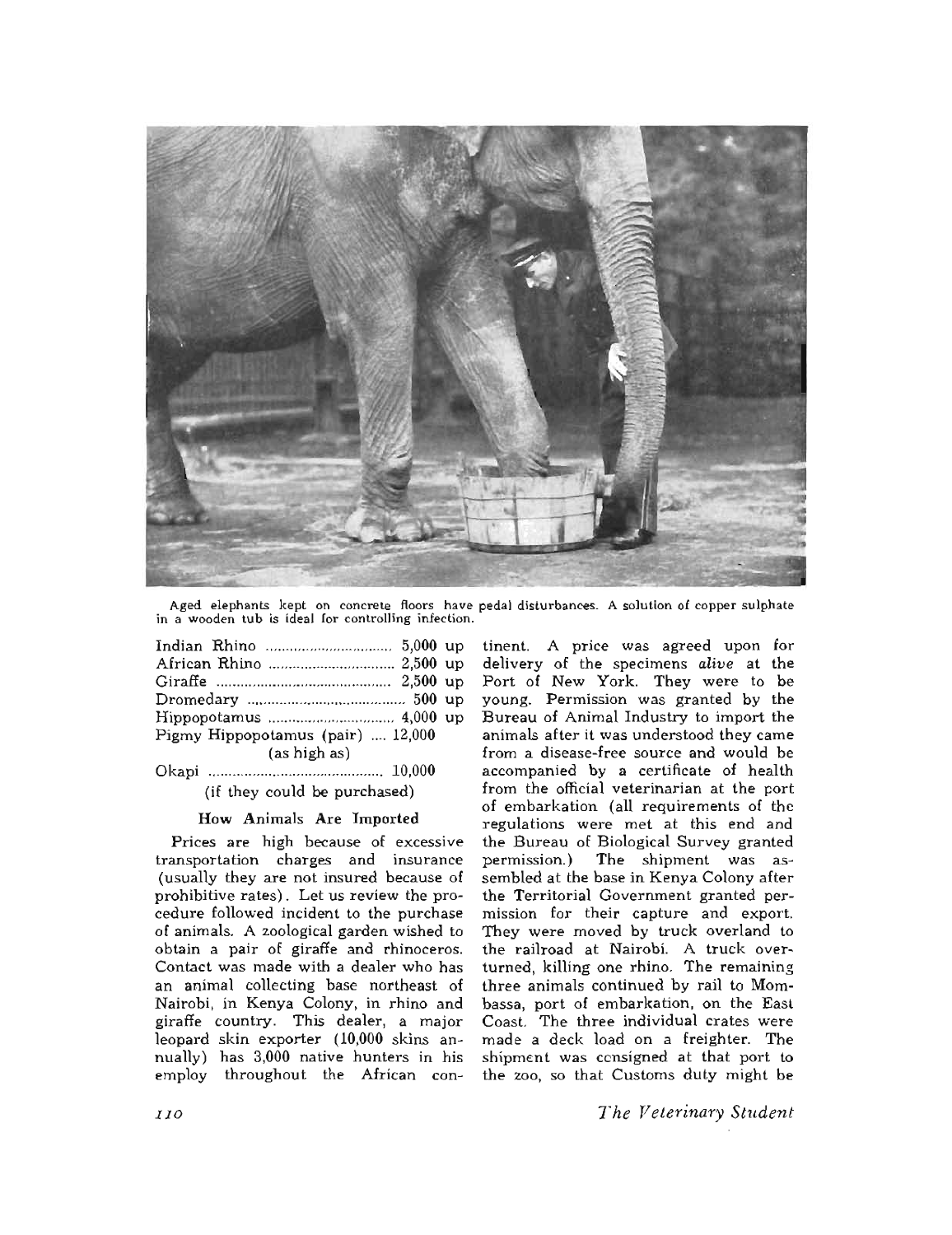waived on presentation of Oath of Free Entry by the zoological park when they entered the New York Port. Three days out the second rhino died (cause of death undetermined) . The specimen was thrown overboard, the common procedure. The two giraffe arrived at the Port of New York after 46 days at sea. The entire shipment had been insured. The dealer was compensated for his loss. Because of this experience the risk on rhinos is greater and consequently the rate is higher. The animals were cleared by Customs, released by the Customs appraiser, inspected by the Bureau of Animal Industry representative, and released subject to fifteen days quarantine at the Government Station at Athenia, New Jersey. The zoological park's representative veterinarian observed the animals. He found both specimens badly stocked with an injured leg in one specimen (trauma to the fetlock). The crate had overturned in a storm. However, the agreement, both insurance policy and dealer pledge, read specifically "delivered alive" with no mention of soundness. The crates were swung over the side and secured on the chassis of a truck and moved to Athenia from Brooklyn (Borough of Kings) over the Manhattan Bridge, across Manhattan Island, over the Hudson River via George Washington Bridge. The usual 18 mile journey was stretched to 40, and five hours were used in the course of seeking out underpasses which had sufficient height to permit the fourteen foot giraffe passage. Many hours were spent moving the animals to box stalls at the quarantine depot. They could not be enticed with food, could not be led or driven and kicked viciously, head high. After an uneventful quarantine they were released, placed in new heavier crates, moved back onto the truck and transported 3,200 miles overland to their destination, on the Pacific Coast. Today the injured fetlock is approaching normalcy without intervention other than permitting them free range, cleanliness and adequate diet.

#### **Animal Dealers**

The great majority of specimens are purchased directly through animal dealers, who hold the specimens at their depots in this country. The majority are in New York City. They have completed their quarantine and are ready for delivery after the transaction is complete.

Most losses occurring during transportation are due to draft, temperature extremes (heat exhaustion and sunstroke) , food infection, anorexia with resulting in-



This young gibbon came to us with a generalized infestation of *Sarcoptes scabiei.* The recuperating arrival is frequently groomed and oiled (vegetable).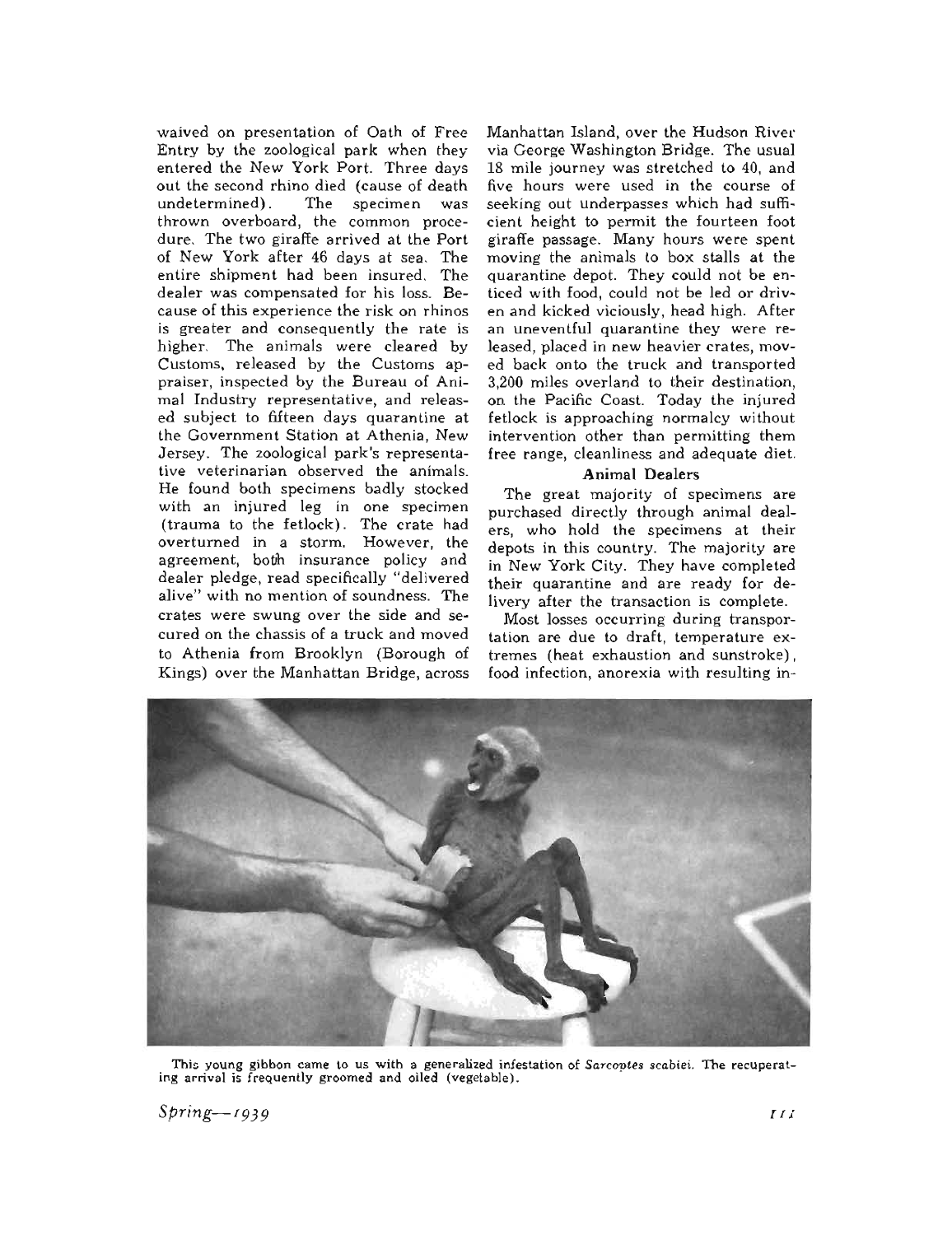adequacy diseases and poisoning due to the use of coal tar derivatives or other objectionable disinfectants in and on cages resulting in food contamination. Animals also require quiet. The late Ellis Joseph, the greatest wild animal importer of all *time,* related his method of transporting large shipments of mammals and birds. He would take on men, experienced if possible, to do the routine watering, cleaning and feeding and then instruct them in this fashion. "You men will be approached by passengers who have a keen desire to see our shipment below decks. I tell you now, the animals must not be disturbed under any circumstances. You may be paid 50 cents or a dollar for each visit. If I catch you disobeying this rule, I'll fire you on the spot and log you. If we go through without a break, I'll give you a fifty dollar bonus." Mr. Joseph had great success and experienced small losses. However, he did relate an experience with a shipment of 50,000 Australian finches, most of them shaft tails and Gouldians. During transportation his losses began-an epidemic septicemia *(Salmonella sp.),* and he arrived in Chicago with 300 birds. A local dealer took 200 with the understanding that he would compensate Mr. Joseph for the survivors. There were none. The remaining hundred came on to New York. Three were given to Mr. Lee Crandall, Curator of Birds at the New York Zoological Park. Two survived of the original 50,000 and lived for some years. These survivors must indeed have had an outstanding genetic resistance.

#### The Application of Public Health Methods

All new acquisitions must undergo a quarantine in the hospital (reptiles are not quarantined, but undoubtedly should be. Snake sanitation is of the lowest order and reptiles generally have a high mortality rate in every zoo in the world. Snake handlers are not good sanitarians and definitely not bacteriologists. No animal can apparently demonstrate quite as much pathology, bacterial and parasitic,<br>as a snake.) (Schroeder 1934). The  $(Schroeder 1934)$ . The minimum period to be held is fifteen days. The specimen is not released after that

period unless it shows good appetite, is bright, shows a negative stool and is a fair representative of the species.

#### **No Immunization**

No attempt is made to conduct immunizations. It is hardly practical to attempt specific immunizations to protect specimens against an unknown pathogen. We exhibit many specimens of carnivores which are experimentally known to be susceptible to canine distemper virus infection, but a break has never occurred and probably will not unless a carrier or specimen with active disease is brought into the collection (Hamerton, 1937) . When an animal has completed quarantine it is placed in an enclosure in the zoo to spend the rest of its life without a change of environment and it is therefore unlikely that it will experience an infectious transmissible disease by animal contact. Unfortunately we cannot completely isolate animals from the public, food contaminants or the keeper himself; and it is these sources that are usually responsible for infectious disease:tuberculosis mycoses, *Aspergillus sp., Epidermophyton sp.,-Actinomyces sp.,* common cold (gibbons, chimpanzees, gorillas, orangs, galagos), *Neisseria sp.* (catarrhalis), *staphylococcus sp.* and *streptococcus sp.* It is the experience of most zoos that a minimum of restraint for all specimens will guarantee a longer exhibit life. Unfortunately, quarantine necessitates shifting animals and birds by the use of crates, bags and catching cages. Instead, valuable specimens are often immediately placed in their exhibit cage, especially when they are single specimens, to avoid this handling. The only danger of this method lies in the likelihood of transmitting parasite ova or infectious disease to other related animals in the same building by way of the keeper.

## Tuberculin Test

Tuberculosis, usually *Mycobacteriwn tuberculosis,* human, in the primate is too commonly met in collections of monkeys (Schroeder 1937). The only diagnostic test for identification of any disease used on living specimens is the applica-

*T he Veterinary Student*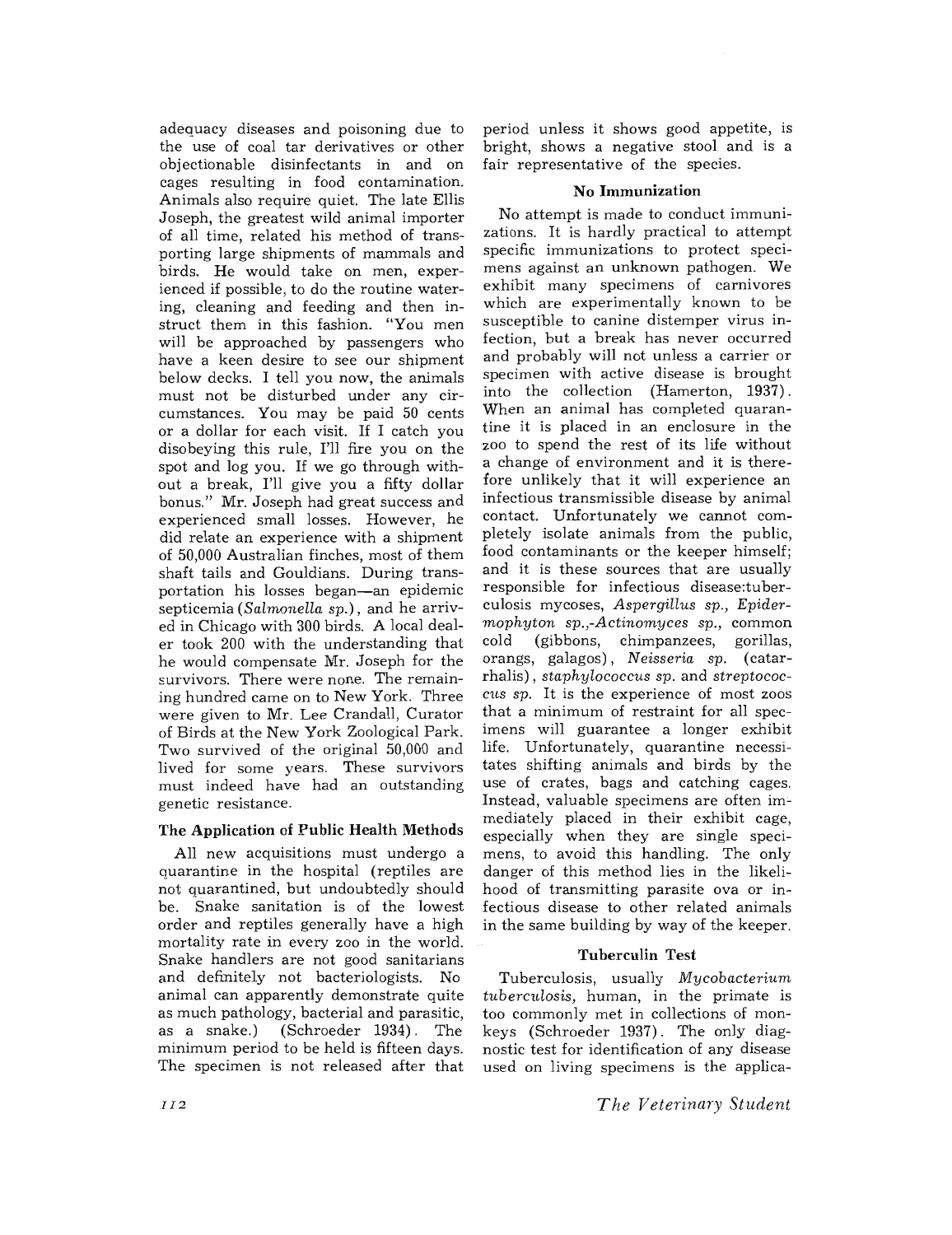tion ot a tuberculin test to incoming monkeys and at six months intervals thereafter (Hammerton 1935) (Schroeder 1938). The test consists of the injection of 1 mgm. of Purified Protein Derivative tuberculin (Seibert 1934) (1% Sol. 0.1 cc.  $= 1$  mgm. P. P. D.  $= 0.5$  gm. K. O. T.) intrapalpebrally into the upper lid near its margin. The reaction is read at 16, 36 and 72 hours, and consists of oedema, redness, or necrosis. Extent of reaction is immaterial, since all reactors are destroyed immediately. The large dose of tuberculin is often fatal to tuberculous monks by shock.

Parasitism is usually not treated med-

from our hay supply, because of the unwillingness of deer and related ruminants to eat stem. We now buy alfalfa U. S. number 1, extra leafy and chop it  $\frac{3}{8}$ inch). A balanced ration based on a hundred pounds live weight, using the modified Wolfe Lehman standards in conjunction with the work from Arizona (Nichol 1938), Alaska (Palmer 1934) and Cornell. University (Maynard 1935) on experimental deer feeding, is now being used. The roughage factor is considered in the preparation of these diets. Our meat is all U. S. inspected and passed bull and cow hind quarters, beef heart and kidneys. Particular exhibits make



Young chimpanzees are highly susceptible to the virus of common cold. During recuperation it is important to prevent reinfection. Hospital attendants wear masks when administering medicine.

icinally unless the infestation is heavy. We usually resort to prevention of reinfestation by eliminating stools from the animal's environment as fast as passed, and insisting on dry quarters. Our bedding is dehydrated shredded sugar cane, which admirably answers this need.

#### **Food Supply**

The food supply is most important. We found we were experiencing a major loss

special dietary demands; roses for the parasol ants, fresh killed pigeon for the solenadon, fresh defibrinated beef blood for vampire bats, meal worms and fly larvae for marmosets, fresh cane (imported from Florida and Louisiana) and corn shoots for the Giant Panda, avacado for the birds of Paradise.

To reduce food infection to a minimum *(Salmonella sp., Staphylococcus sp., Proteus sp.)* all meat and meat products and

*Spring-I939*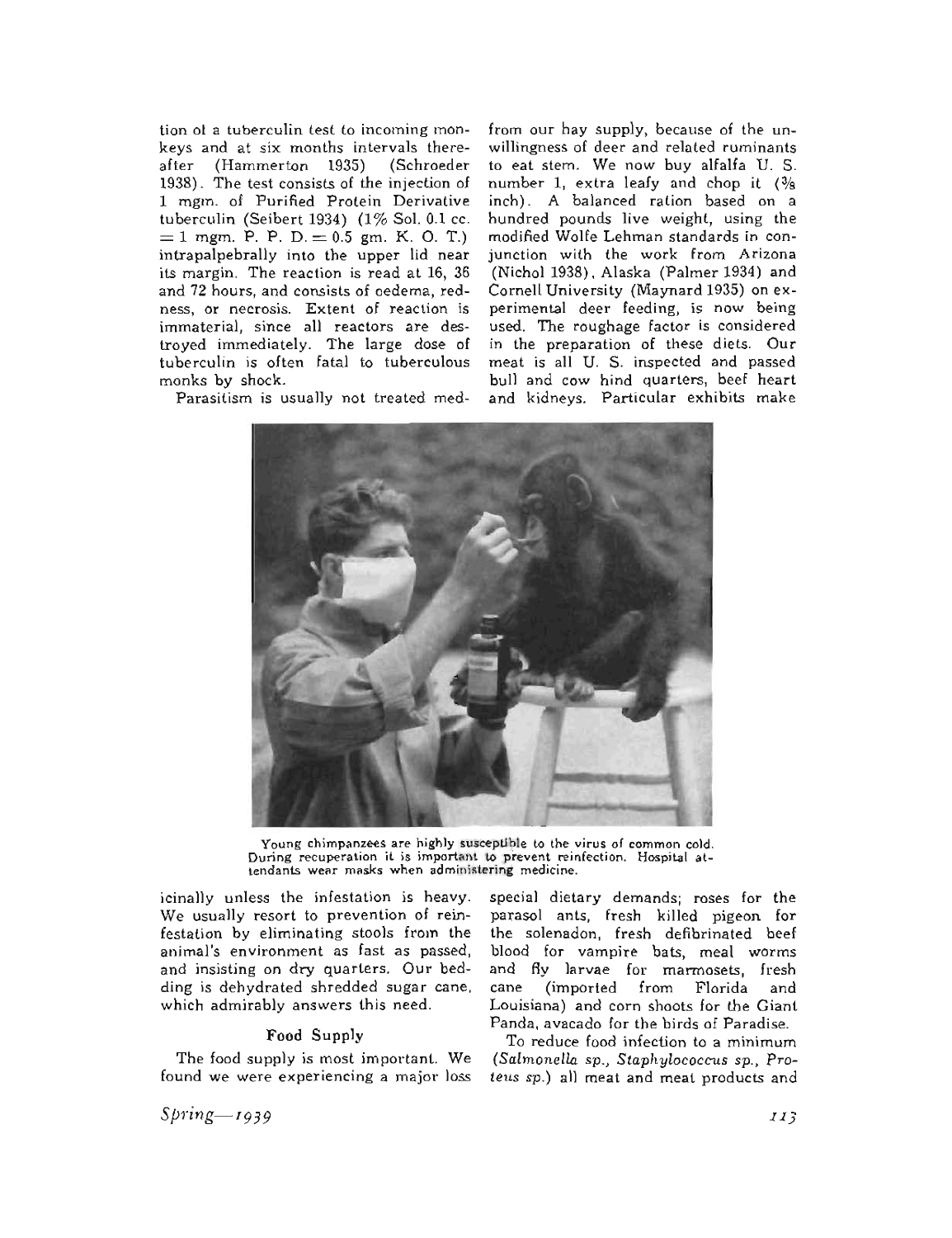fish are moved from the refrigerators directly to the animals to be fed in glazed paper-lined, sterile, metal cans.

#### Vitamin D

Because most of our specimens spend seven months indoors and many never experience direct sunlight, we feed a natural vitamin 'D' fish-liver oil. Supplemental feeding is made with fish-liver oil. requisitioned to be of U. S. P. standard or better with international unitage equal to or exceeding 4,000 units 'A' and 600 'D'. (Actually our oil is a fortified sharkliver oil with a bioassayed unitage of 9,000 'A' and 660 'D'.) The oil is used in all our rations. We also use steamed bone meal, milk (fresh, canned or powdered) or refined salts (Calcium diphosphate or lactate) either separate or combined with oyster shell to properly care for the calcium phosphorus ratio. Ferric ammonium citrate is standard in some rations as a source of iron to correct or prevent anemias.

Disinfection of quarters consists in physical removal of all organic matter by the use of a commercial detergent. The area is then acidified (Costigan 1936) using N/25 HCL; and disinfection is carried out with calcium hypochlorite, 10,000 parts per million in hot solution. This method is well tolerated by all exhibits, is odorless and economical.

#### Surgery and Therapeutics

Surgery is of minor importance in a zoological collection. In the author's experience he has seen three operable fractures in five years at a zoo in California, and three in two years at New York. Wild animals do not lend themselves well to restraint. Fatal shock is common, especially among birds. Manual restraint is avoided whenever possible. More successful simple fracture repairs have been seen where there was no surgical interference than where the best modern technic was employed. Most zoo men who find an antelope with a simple fracture place it in a darkened box stall and feed and water it with the greatest care. As a consequence they have much pleasanter fracture experiences than they would if an

attempt were made to sling the animal, reduce and cast the fracture. This of course does not apply to the occasional tractable animal, where the Thomas splint can be used to advantage. Obstetrical interference is usually unnecessary. Dystocias occur infrequently. If an animal is observed in labor, the public and, if possible, the keeper are excluded to give the dam absolute quiet and eliminate the possibility of proposed aid by the keeper. The maternal stall is made ready before the advent of labor if possible, but never attempted after labor is in progress.

#### Wounds

Dentistry might be practiced more frequently-especially in the primate. Emergency surgery is practiced only when lacerated and puncture wounds are of such nature that their repair will materially modify the appearance of the specimen, cause loss of the tail or a leg or produce an unsightly scar. In these events the animal is destroyed. Wounds are never closed with sutures. Hemorrhage is controlled and the wound cleaned with a 0.25  $-0.5\%$  solution liquorcresolis compound U. s. P. Shreds of tissue are removed together with hair. Good drainage is established and the wound cleaned only as often as is necessary to keep it open. Solutions of sodium perborate, potassium permanganate, copper sulphate and sodium hypochlorite are also used but do not have the excellent cleansing action of saponified cresol. Tincture of iodine is not often used and especially not where an abundance of subcutaneous fat is found. Urea has been found to be of some use,<br>especially in "necrotic stomatitis" of especially in "necrotic stomatitis" snakes. Warm Epsom salt solutions are used frequently for immersing birds' feet and infected appendages of mammals.

#### Anesthesia

The type of anesthesia used depends on the species of animal and its condition. We find barbituric acid derivatives excellent for emergencies when given intraperitoneally but very unsatisfactory where absorption of wound products has occurred with resulting liver changes. Opiates and inhalant anesthetics must

*T he Veterinary Student*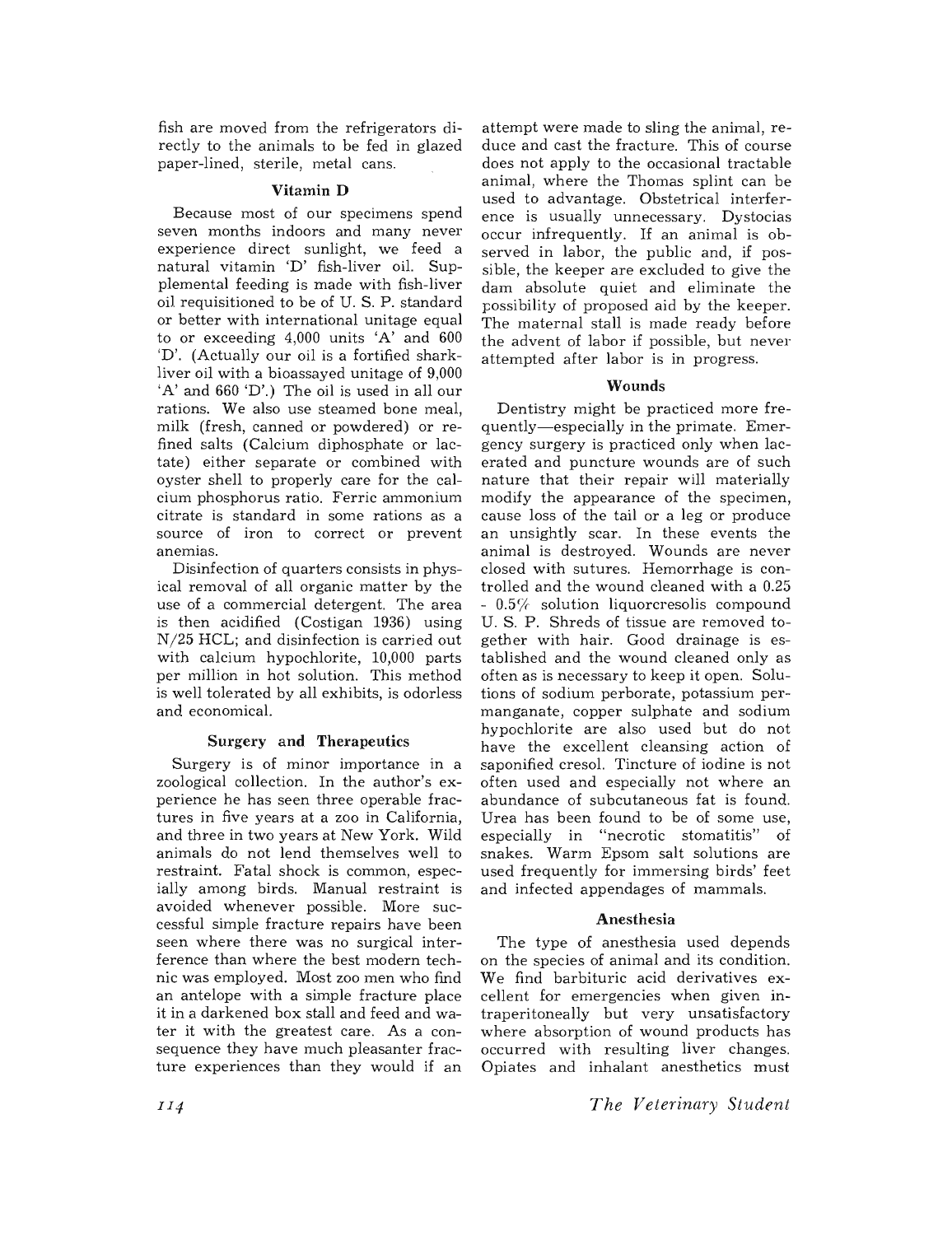# DEAN MURRAY INVITES YOU

Gentlemen:

The faculty of the Division of Veterinary Medicine join me in greetings to our alumni and other veterinary friends. We cordially invite you and your wives to attend the dedicatory services of the Charles Henry Stange Memorial Clinic on Wednesday, May 17, 1939, beginning with a six o'clock dinner in the Memorial Union.

Sincerely,

Charles Murray

Dean

CM::LM

For your convenience, you may clip and return to the "Veterinary Student":

I shall attend the Charles Henry Stange Memorial Clinic dedicatory services Wednesday, May 17, 1939. Please reserve ............tickets for the six o'clock dinner in the Memorial Union, (tickets \$1.00 each).

Signed ....................................................... .

*Spring-1939 II<sub>5</sub>*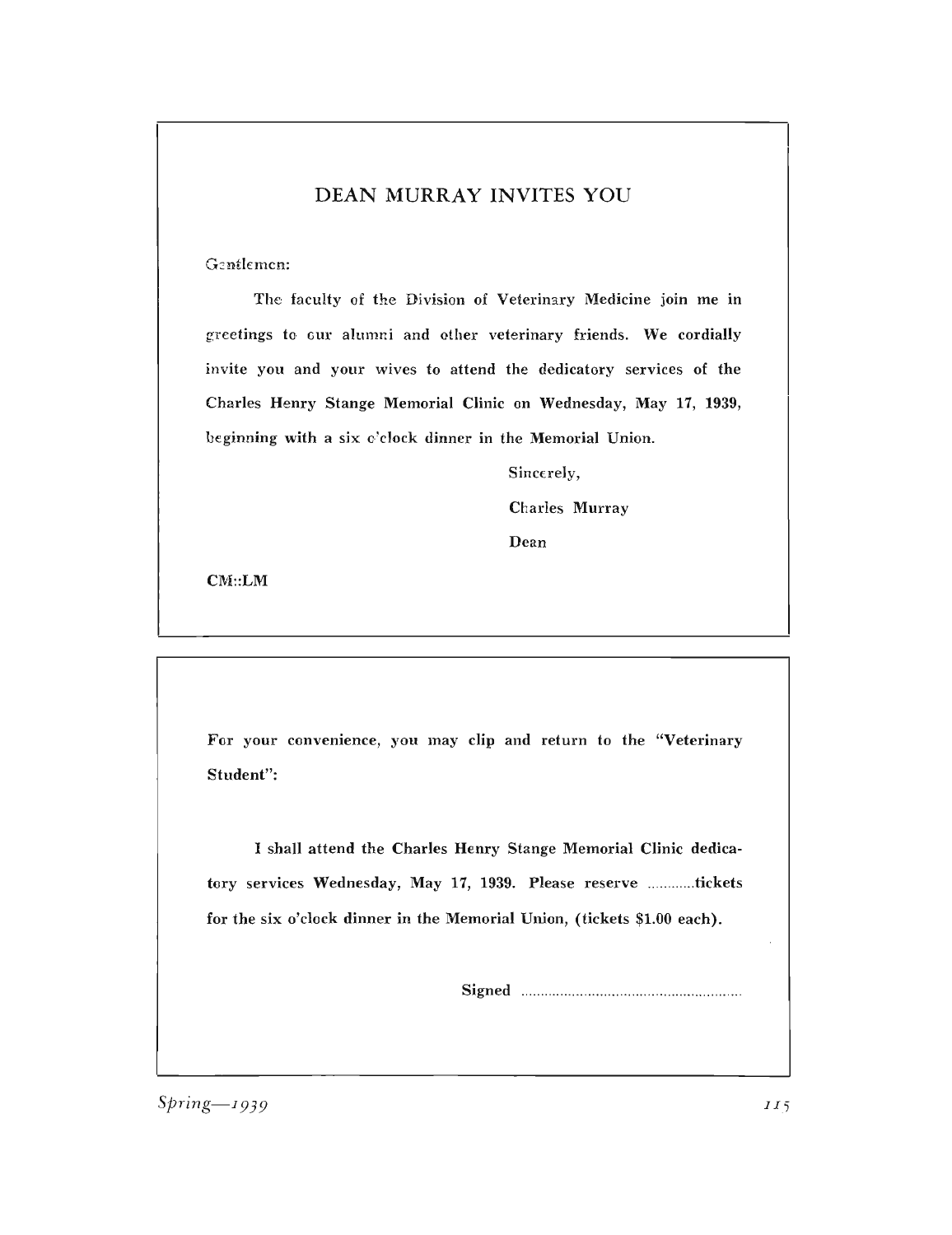then be resorted to. Ether and chloral hydrate per rectum have been used. We are frequently asked how a big cat, lion, tiger, leopard, puma or jaguar is restrained. The modern way is to bait a shifting crate which consists of either a tin lined box or, preferably, a heavy wire or steel bound crate, with sliding end gates. The crates are usually known as "no turn" or "turn" crates. The "no turn" crate permits the operator to reach the patient's flank without permitting the animal to turn around. After carefully weighing the specimen a barbiturate is administered intraperitoneally. If the operator prefers, a small dose may be given and anesthesia completed with ether. Our choice of barbiturate is sodium pentobarbital, 29 mgm. per kilo. Birds are given an intramuscular injection. Intraperitoneal and intravenous injections are absorbed too rapidly and produce respiratory failure.

#### Parasites

If an outstanding parasitism is demonstrated with a constant or increasing ova count in fresh stools we administer vermifuges in the food. We use the most efficient drugs available having the least toxicity, if our patient will accept them unaltered or camouflaged. We use santonin or arecoline hydrobromide combined with a cathartic such as calomel. These drugs can be given in the animal's food without

restraint. Usually we can eliminate the parasites by keeping the animal's environment dry and free of stools and urine (prevention of reinfestation). In primates we use oleoresin aspidium for cestode infestations or in delicate specimens we use the old remedy of ground fresh pumpkin seed. A Siberian tiger will take 1.000 mgm. of santonin, 160 mgm. of arecoline hydrobromide and 600 mgm. of calomel in a single dose. No attempt is being made to be specific or cite our whole, though too limited, experience; but rather we are presenting generalizations.

The benefit derived or expected from intravenous medication with organic calcium preparations and dextrose is lost in the exhaustion experienced by the specimen following the restraint necessary to administer it. Tea and coffee are excellent stimulants. We have an axiom posted in our pharmacy over the balance which reads "The therapeutic hazard should not exceed the disease hazard."

Unquestionably the greatest single insurance against the necessity of applying radical therepeutic measures is the establishment of adequate diets.

#### Pathology

Every specimen, bird, reptile or mammal, that dies is delivered to the laboratory morgue  $(28^{\circ}$  F-freezing but not so cold that excessive dehydration is experienced

## **THE VETERINARY STUDENT**

#### **IOWA STATE COLLEGE,**

#### AMES, **IOWA.**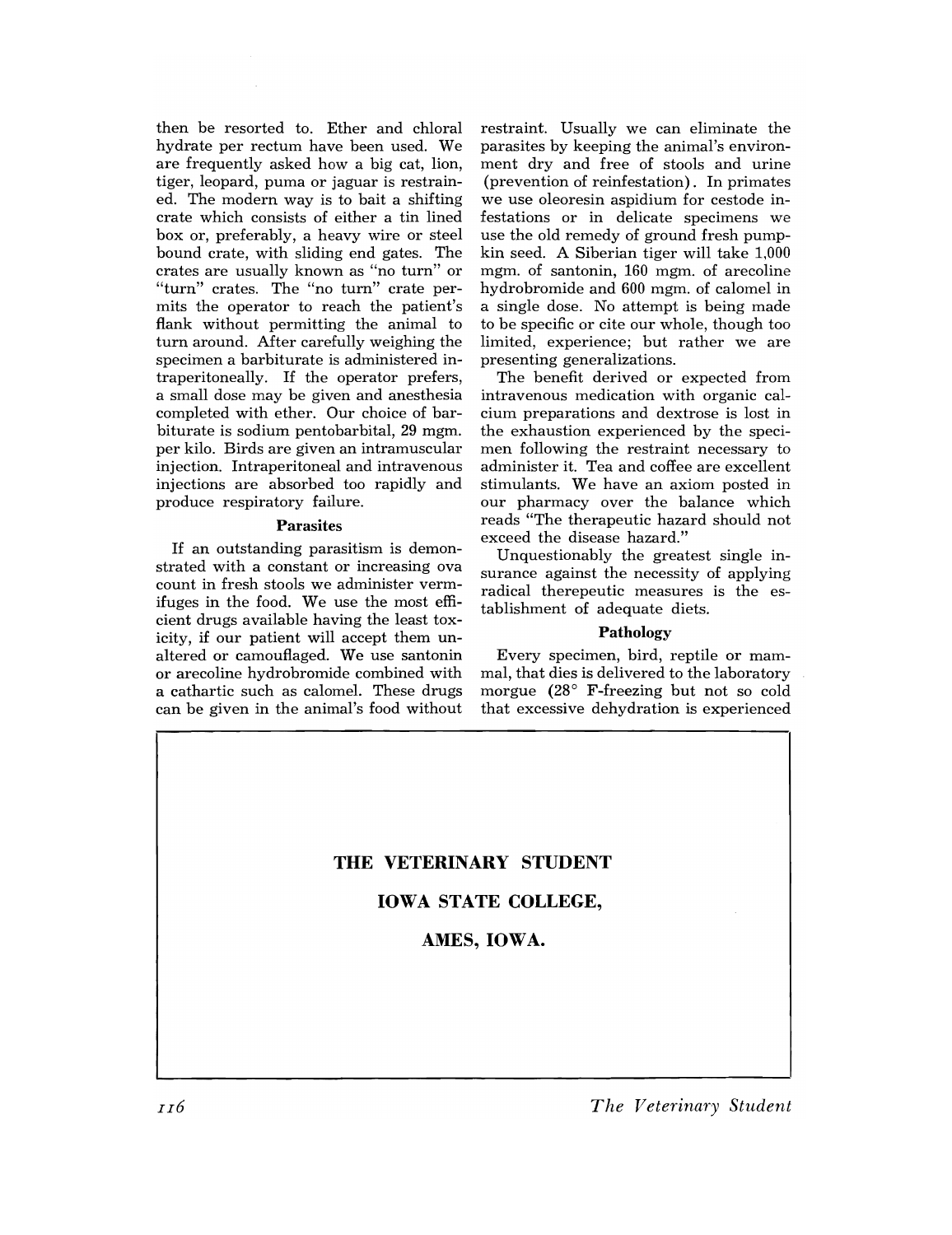

 $Spring - 1939$ 

 $117$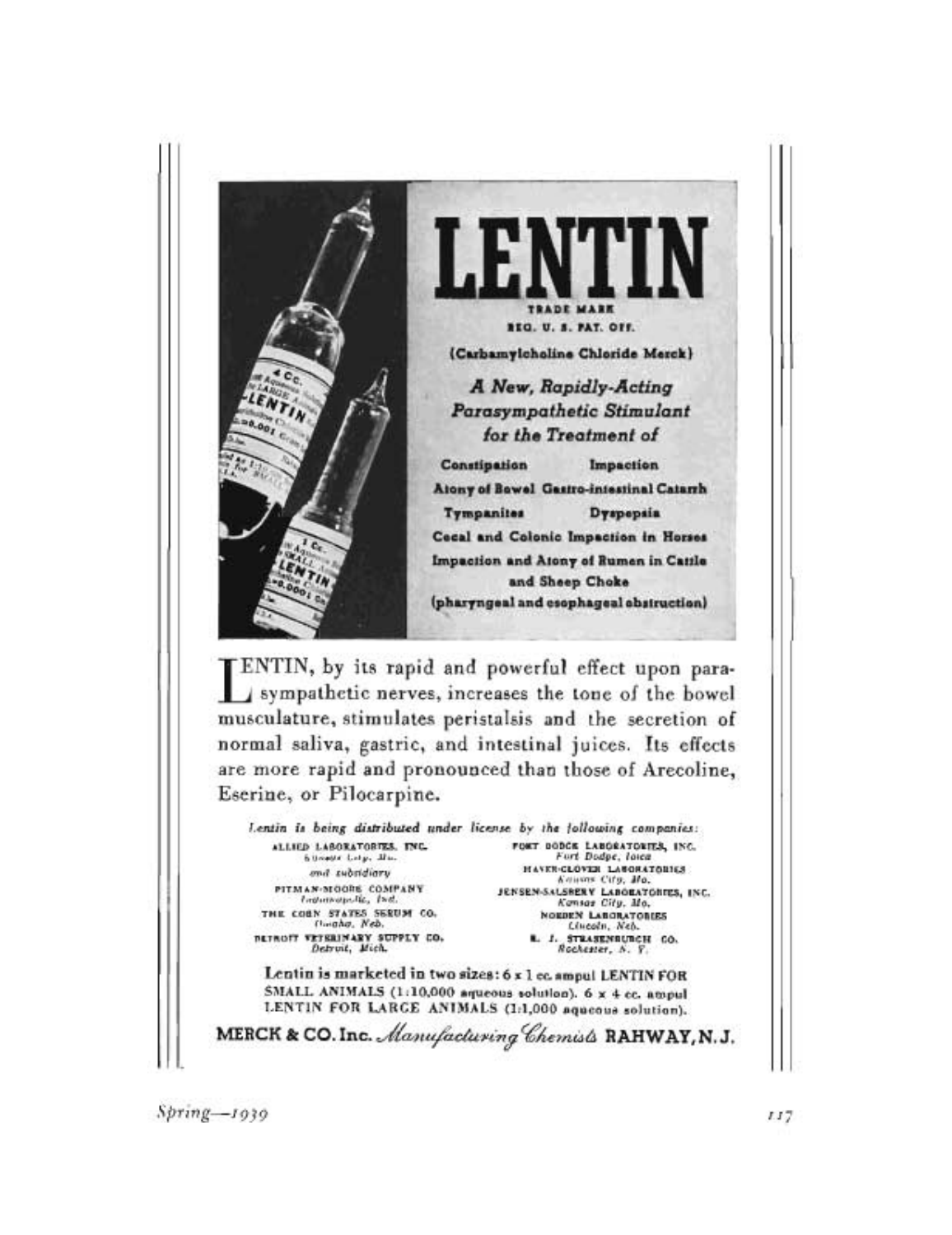in those specimens that are held for a long period.)

If postmortem change is not too pronounced, a complete examination is made. A group of physicians from the division of laboratories, department of pathology, under the direction of Paul Klemperer, M. D., assist with all postmortem examinations in order to make comparative pathological investigations. New York City is a paradise of laboratories and interested workers whom we speak of as cooperators. There are 24 institutions which receive material from our laboratory. If virus diseases are suspected, tissues are aseptically removed, placed in sterile glycerine (a special neutral glycerine) and sent to the Rockefeller Foundation for Medical Research, either at New York City or to the Princeton laboratories. Bacteriological studies are made in our own laboratory, and confirmation of identifications is made by other institutions. Occasionally frozen sections are made at the time of postmortem examination, but the bulk of sections are paraffin embedded and slides are prepared at the Mount Sinai Hospital Laboratory. Museum specimens are prepared from interesting forms of pathology, but an effort is made not to duplicate. It is our plan this year to keep a pictorial record of especially interesting gross pathology, using the new Kodachrome cut film  $3\frac{1}{4} \times 4\frac{1}{4}$  mounted between standard lantern slide covers. A detailed record of all findings is kept at<br>the laboratory. (Schroeder 1937 An-(Schroeder 1937 Annual Report).

#### **Death** Reports

To report causes of death we attempt to follow the International list used in human medicine in a less complicated fashion. Following the group listings appearing in Mortality Statistics for 1936 U. S. Department of Commerce Bureau of Census, we list causes under the following headings:

1. Infections and parasitic diseases (1939 Hartley).

- 2. Diseases of the respiratory system.
- 3. Diseases of the digestive system.
- 4. Violent and accidental death.

5. All other causes including tumors (1938 Klemperer and Moschkowitz)diseases of blood and blood forming organs, poisonings, diseases of the nervous system, diseases of the circulatory system, diseases of the genito-urinary system, diseases of bones, congenital malformations and ill-defined causes of death. For the year 1938 we exhibited 3,856 specimens, representing 1,132 species, with 979 deaths. A mortality rate of 25.3%. These deaths, however, include fatalities in all reptiles, birds and mammals that came to the park from all sources regardless of condition. The mortality rate in that group which was exhibited and survived 60 days after receipt was 14.1%. The highest mortality was in the reptile group, *43.27c.* Peak fatalities follow new importations (Schroeder 1938). Other than trauma and tuberculosis, there are few specific causes of death. Poor food hygiene and dietary inadequacies are indirectly responsible for most deaths. To cite variations in specific causes the following list is given: arteriosclerosis<br>(1930-36 Fox) (Food Allergies 1933) (Food Allergies 1933) Schroeder), congenital malformations, destruction of the incurables and unfit, diseases of the thyroid and parathyroid,<br>encephalitis (etiology undetermined). (etiology undetermined). gout (especially visceral of birds), nephritis, rickets (Noback 1927), cage paralysis, osteoarthritis (1939 Fox), scurvy (of specimens normally thought to be able to synthesize vitamin 'C'), senility, still and dead births, sudden death (shock) .

#### **Summary**

A Zoological Park is maintained primarily to acquaint the greatest number of people with zoological lore. To permit the economic exhibit of animals requires the diligent and judicious application of veterinary medicine. The average major zoo exhibits approximately 3,000 specimens representing 1,000 species, from the humming bird weighing 2 grams to the elephant weighing 3,000,000 grams. The most important factors that insure normal longevity rates are the intelligent rezoning or acclimatization of imported animals and the establishment of adequate diets.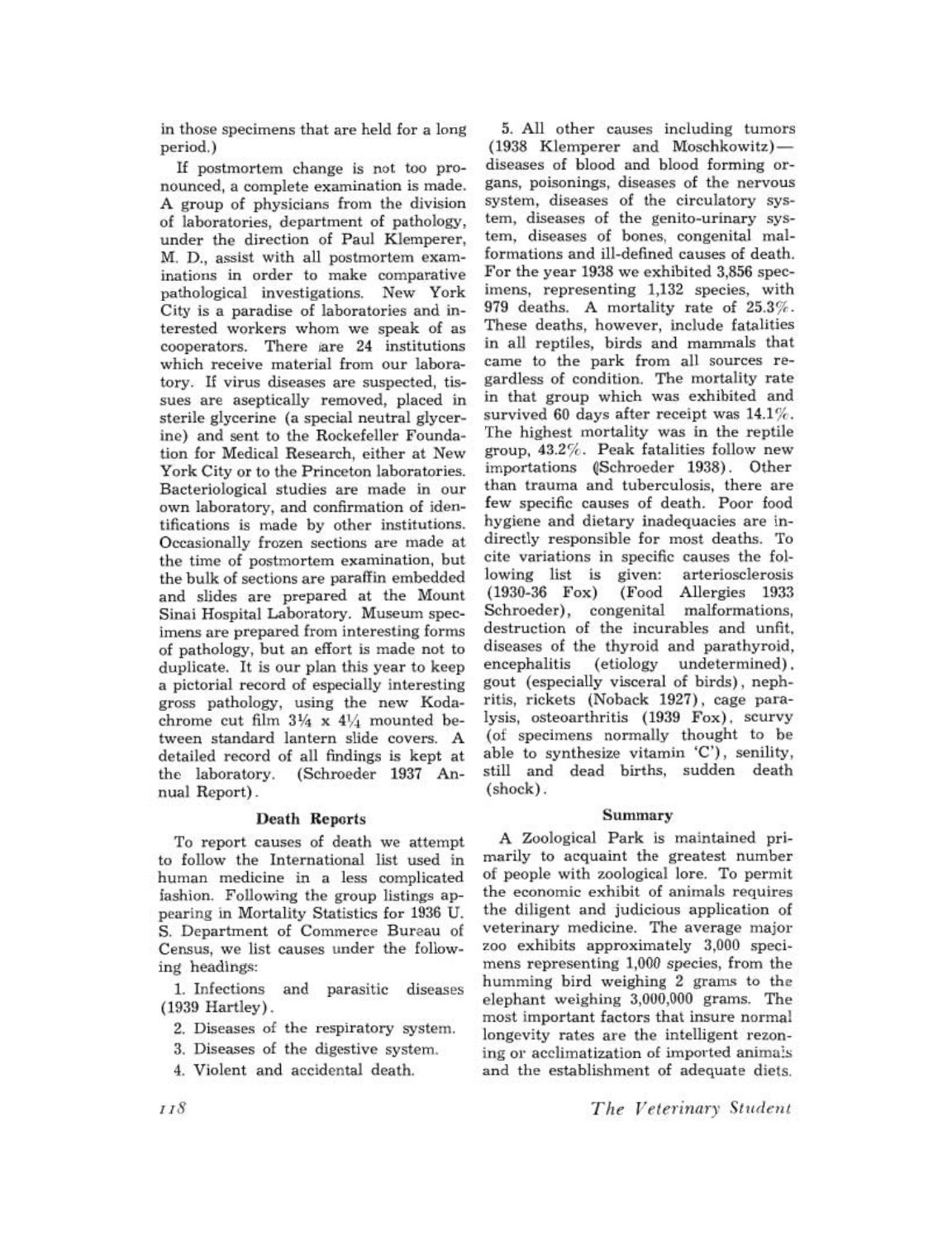# An Open Letter to the<br>Veterinary Profession!

Gentlemen:

No one realizes more fully than Armour and Company the important part you play in the welfare of America ... the great job you have done in gradually stamping out the scourges of animal disease in this nation.

For that reason Armour and Company have maintained research laboratories to develop new and more effective veterinary glandular and pharmaceutical products for you. For over fifty years these laboratories have been constantly striving to provide you with medicinals which merit your complete confidence. You have responded by making Armour your standard of excellence.

And there is another Armour service aiding you in your fight against that most dreaded of hog diseases . . . cholera. Added to the thorough standardization . . . the complete dependability . . . of Fowler Brand Anti Hog Cholera Serum is the 24-hour a day delivery service which Armour maintains for you at three key points\* in the Middle West. That means that when cholera strikes, you're ready to fight it, swiftly and surely . . . ready to fight with a weapon you know to be effective-Fowler Brand Anti Hog Cholera Serum.

ARMOUR AND COMPANY \* Dr. R. D. Wall, 910 28th St., Des Moines, Ia., Armour and Company, Indianapolis; Armour Veterinary Division, Kansas City, Kansas " Dr. R. D. Wall, 910 25th St., Des moines, ia., Armour and Company, Indianapolis; Armour Company, Channel Company, Channel Company, Indianapolis; Armour Company, Indianapolis; Armour Brand Anti Hogy Cholera pany, vetermary Division, Agnago City, Agnago. Cowier Digital Ann is also available at all Armour Branch Houses and Creameries.  $Spring - 1939$